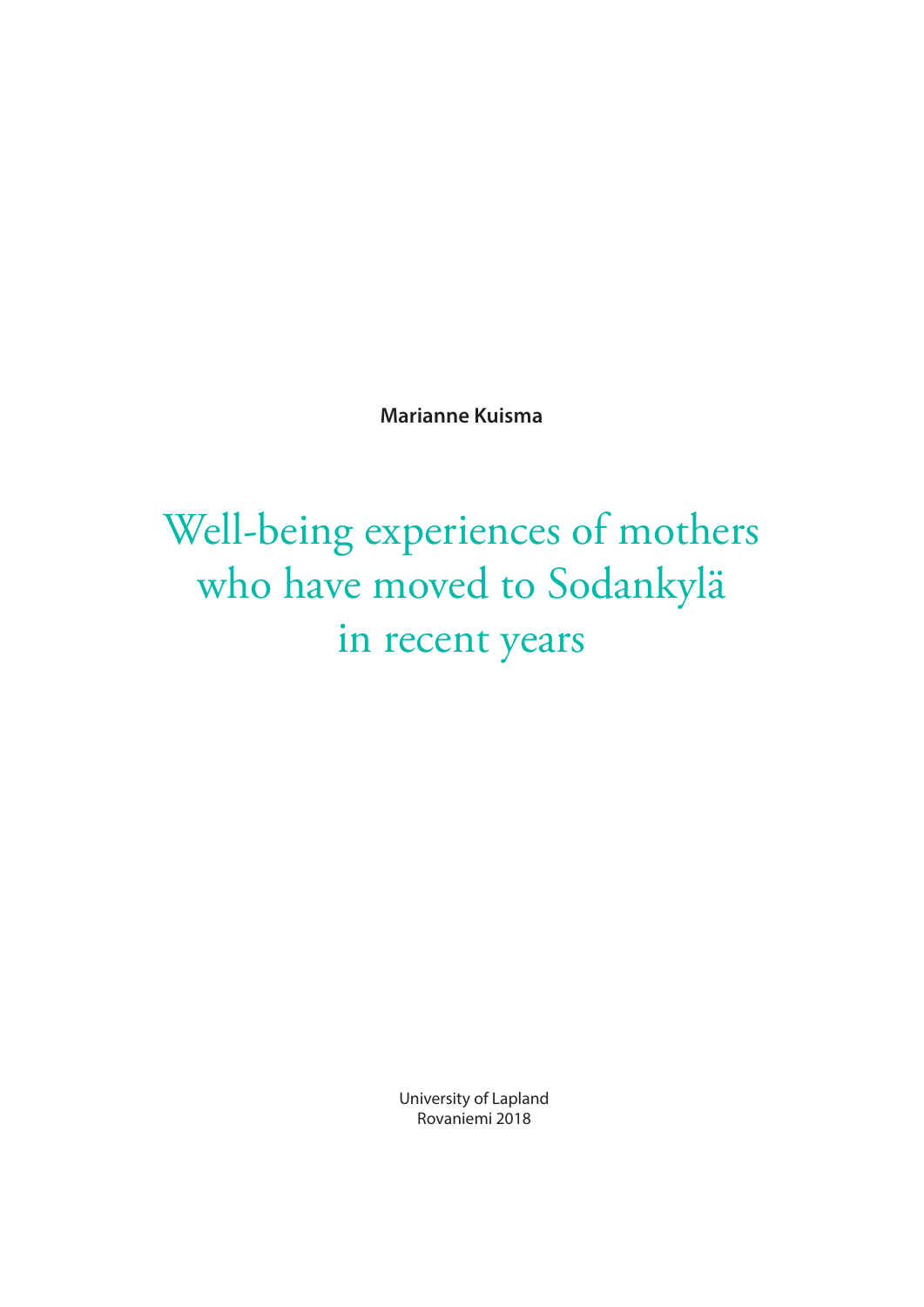University of Lapland

© Marianne Kuisma Layout: Ritva Lahtinen

ISBN 978-952-484-994-4 (pdf)





**323** LAPIN YLIOPISTO<br>SUNIVERSITY OF LAPLAND

Northern Periphery and<br>Arctic Programme<br>2014–2020



**EUROPEAN UNION** Investing in your future<br>European Regional Development Fund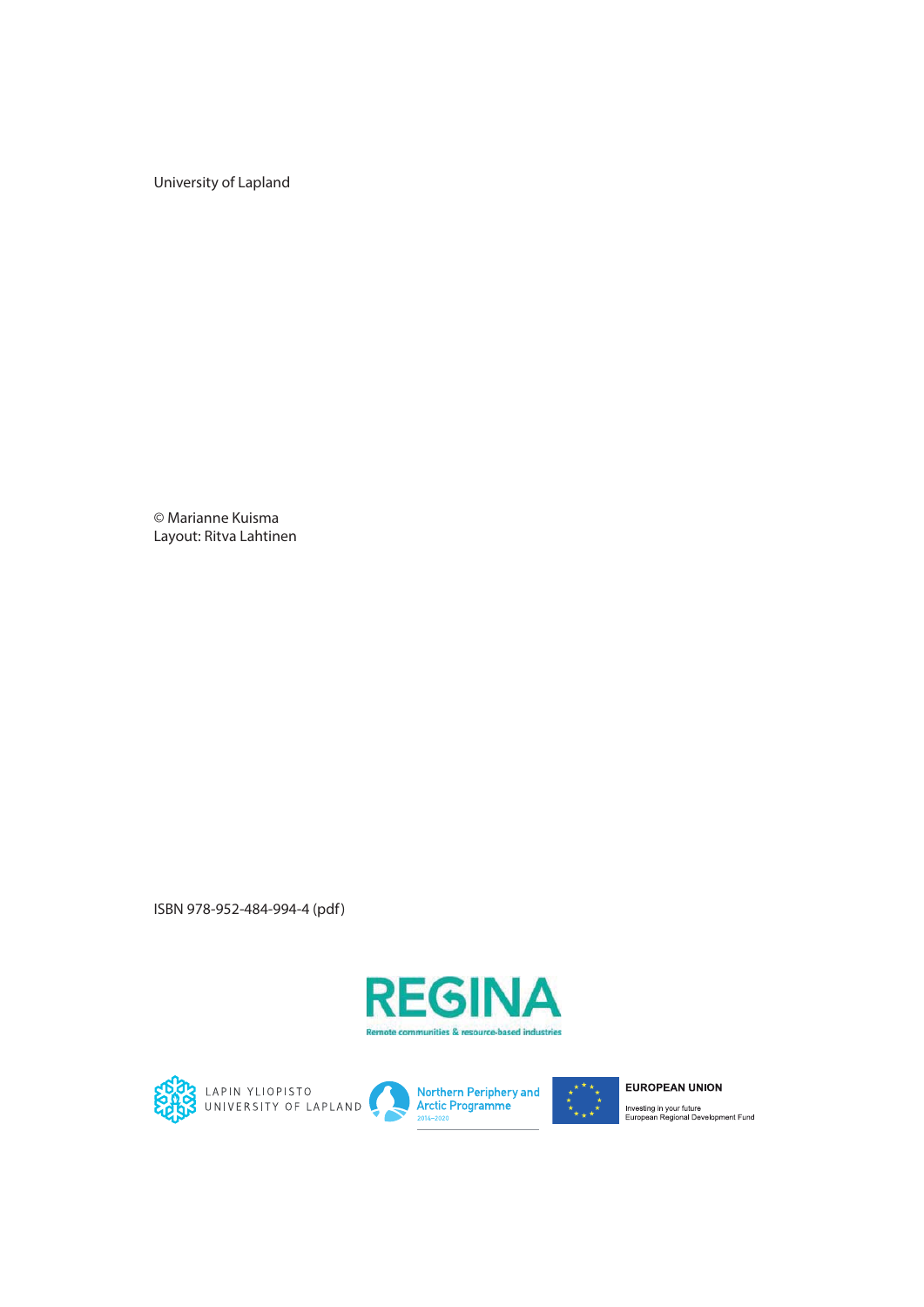### *Contents*

| 4 Development suggestions for the municipality 11 |  |
|---------------------------------------------------|--|
|                                                   |  |
|                                                   |  |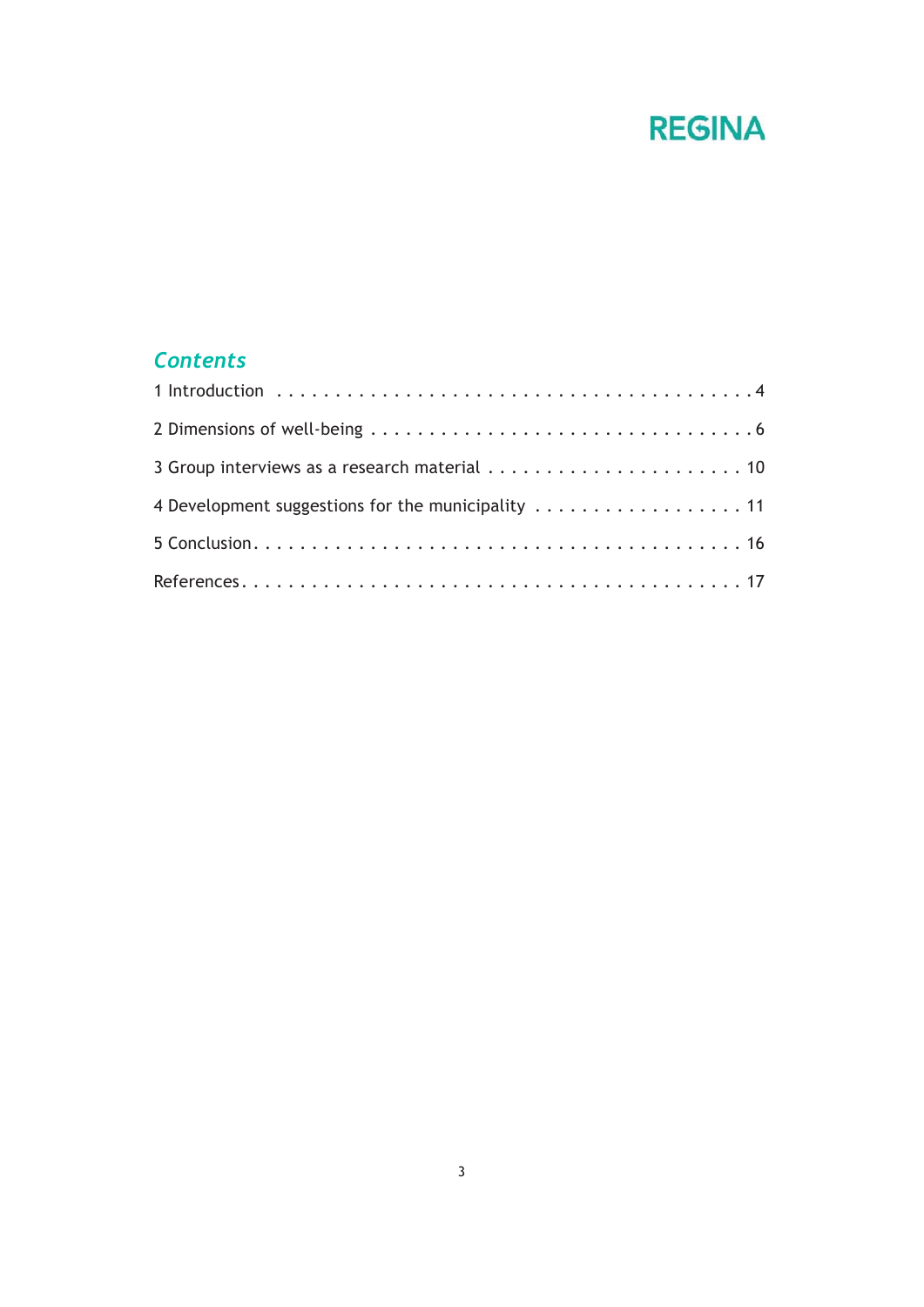#### **1 Introduction**

This report discusses the well-being experiences of mothers who have moved to Sodankylä in recent years. The report is based on a Master's thesis focusing on migratory families' well-being in mining societies. The thesis is part of the Regina project, which is funded by the Northern Periphery and Arctic Program. The three-year project was started in October 2015 and it is carried out through the cooperation of f ve countries. The project aims to enable municipalities and local communities, in collaboration with research institutes, to develop ways to benef t from such major industries as the mining industry in sparsely populated areas.

Sociologically, families can be considered as the foundation of society. The family is a child's f rst stepping stone toward the surrounding community. It is the place where a child learns the rules and structures of society and the way to become a member of it. Family well-being has a crucial effect on the present and future of children. In society, families can be seen as builders of tomorrow and as an investment in social sustainability. Support for families strengthens parenting skills and, subsequently, reduces mental and behavioral problems in children (Lammi-Taskula & Karvonen 2014). In municipal services, families should be seen as units in which each individual has a unique role. The well-being of families benef ts the entire municipality in terms of both working life and the emerging generation.

Mining is a global business governed by international economic trends and the world market prices of minerals. The mining sector therefore involves many uncertainties on the individual and local community levels, which makes the meaningfulness of life, integration into society, and wellbeing important factors when families consider their future in mining municipalities.

Leena Viinamäki's research group (2015) has reported the results of the MineHealth project regarding the social and economic challenges of mining in Sodankylä. The research focused mostly on miners' well-being at work. Women did not get a chance to be heard, which is why they were chosen as "the voice of the families" for this research. Women's attitudes and experiences are socially signif cant because especially remote areas suffer from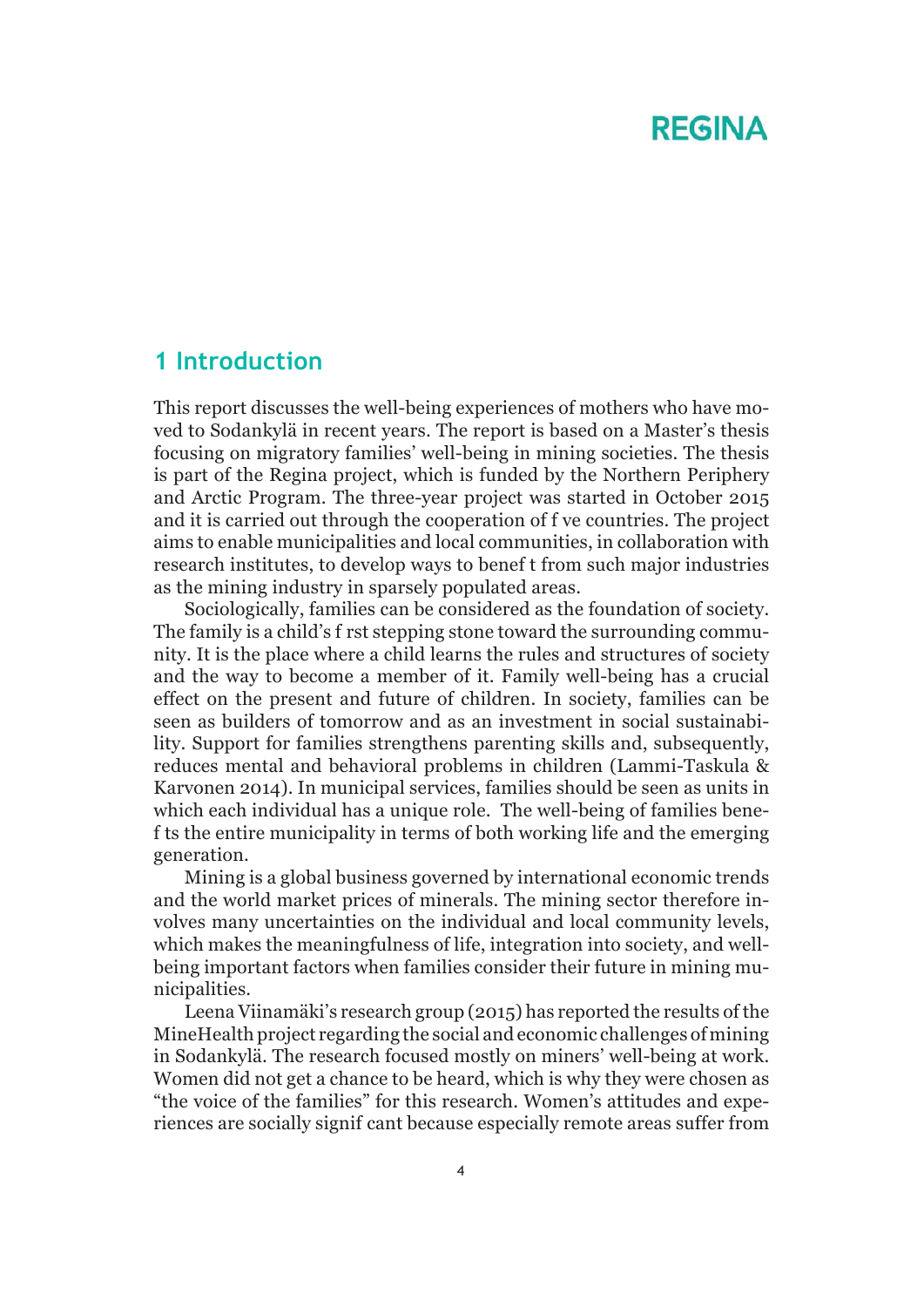the out-migration of young and well-educated women. Enhancing the well-being of families may also encourage working-age women to settle down in the municipality. This is one of the demographic challenges that the Regina project (see www.reginaproject.com) aims to meet in collaboration with the municipality of Sodankylä.

The following chapter discusses the theory of well-being on the basis of studies conducted by Erik Allardt, Timo Hämäläinen, and Tuuli Hirvilammi. Chapter 3 focuses on group interviews as a research method. Chapter 4 summarizes the results into practical suggestions to develop the wellbeing policy of the municipality of Sodankylä. The last chapter brings up ideas that could serve as a basis for the municipality's strategy of sustainable well-being.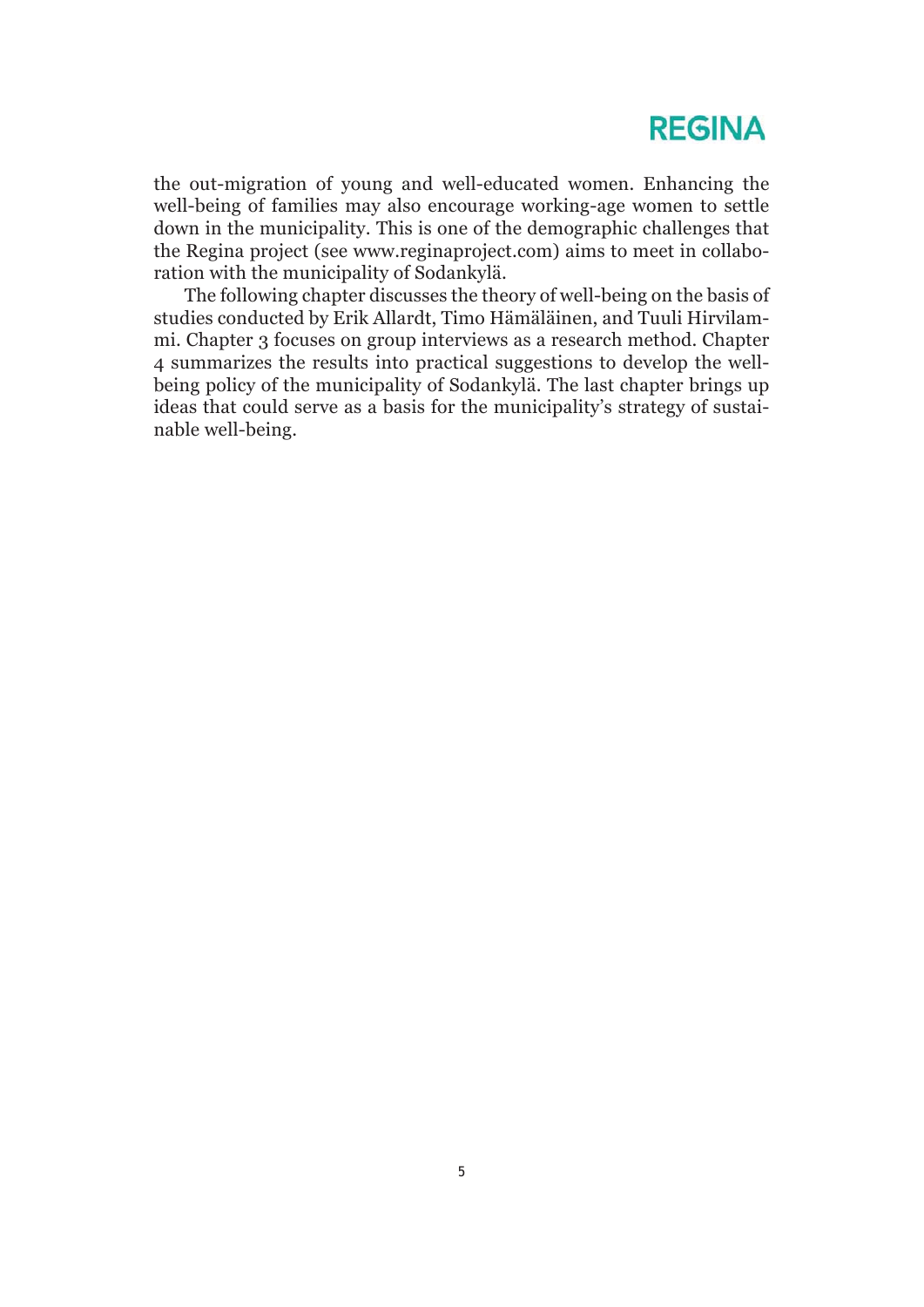#### **2 Dimensions of well-being**

The theoretical frame of reference in this research draws on Erik Allardt's (1976) dimensions of well-being. According to Allard, Nordic well-being was based on the following three categories: (1) standard of living (having), (2) community relations (loving), and (3) opportunities to self-actualization (being). These three categories were based on knowledge of what causes people to suffer, the goals that people express through social activities, and knowledge of the human linguistic expression of wishes and valuations. With having, the standard of living, Allardt meant material and impersonal resources, such as income, housing, employment, working conditions, food, and health. Allardt presumed already in the 1970s that the values and resources associated with the physical environment will rise in the future as elements of the standard of living. These include among other things the need for clean air and water. This also relates to the causes of the global refugee crisis: droughts, lack of drinking water, and food shortages have led to wars and conf icts around the world. Allardt referred to the second category of well-being as loving, which depicts the human need for social interaction, love, acceptance, and tenderness. Allardt saw community as an important resource that helps individuals to fulf ll other values. Community at the local level also acts as a resource when it strengthens and supports the individual. On the other hand, Allardt recognized the risk of small groups getting isolated on account of strong solidarity, which inevitably leads to the exclusion of other groups. In the long run, being left outside a community and lacking a sense of community may have a direct impact an individual's mental health. Community requires also the ability to empathize. Allard's third category, referred to as being, dealt with opportunities to self-actualization, which is an important part of well-being as a whole. Among other things, self-actualization involves the indispensability of the individual in a community, the value granted to a person by the community, recreational opportunities and leisure activities, and the possibility for political activity. According to Allardt, the more easily an individual can be replaced, the more he or she resembles an object, a commodity. And vice versa, the less easily an individual can be replaced, the more he or she resembles a person, an individual (Allardt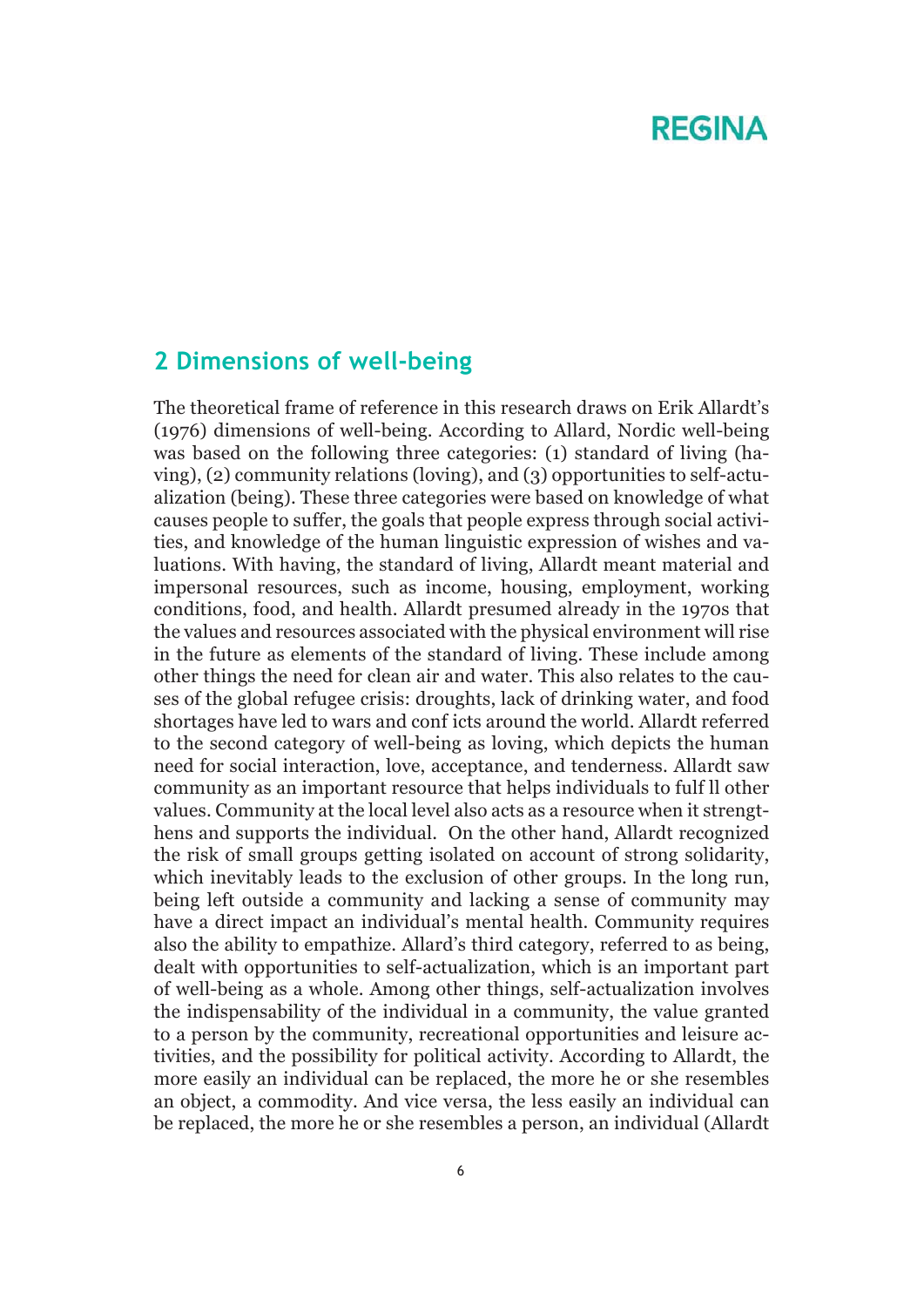1976, 39–49.) Today's fragmentary working life and f xed-term contracts tend to multiply the challenges related to the experience of indispensability.

In addition to objective well-being issues, Allardt (1976) discussed subjective, or experienced, well-being. Research on welfare was still conducted in the 1980s, but since then the interest has waned gradually. During the last decade the discussion on subjective well-being has resumed owing to the transition of the welfare state. Citizens' resources and opportunities have improved along with the development of the Finnish welfare state, whereupon the standard of living has become rather high. There is enough food and water, the health and housing conditions are satisfactory, and the living environment is safe (Hämäläinen 2006). In the 2000s, ways of measuring experienced well-being have been developed in a number of countries. Possibly the most signif cant pioneer is currently the United Kingdom, where the idea of the welfare policy is that well-being depends on factors other than material resources. Thus, people themselves know the best ways to pursue well-being in their local communities. The aim of the British welfare policy has been to give citizens, families, and communities more freedom, but they are also given more responsibility in pursuing the desired level of well-being. The f rst results concerning the impacts of the new welfare policy were published in 2012. They showed that the experienced well-being was still mainly connected to resources, that is, to work, income, housing and health, but there was also a linkage to social relationships, especially family relations. Except for social relationships, the above-mentioned issues already exist in the Nordic welfare policy action programs. Enhancing the measurement of experienced well-being has been also on the agendas of the OECD and EU (Simpura 2012).

 Tuuli Hirvilammi (2015) has updated Allardt's theory of well-being with the fourth category doing. She has also developed further the concept of sustainable well-being, according to which the impacts of humans on the environment should be taken into account more in welfare research. The basic premise of sustainable well-being is the notion that individuals, as well as social and ecological systems, need to remain vital. With the doing category Hirvilammi argues that people are functional beings who expresses themselves and their well-being needs by doing. Doing also ref ects a person's values and goals. People are capable of ref ecting on, changing, and taking responsibility for their action. They can direct their action toward improving their own and other individuals' well-being. In terms of people's everyday well-being, their choices are manifested in how they organize time between paid work, domestic work, and leisure time. From the perspective of sustainable well-being, doing includes for example adjusting of work into ecologically, socially, economically, and humanely sustainable limits; active citizenship in terms of aspiring to inf uence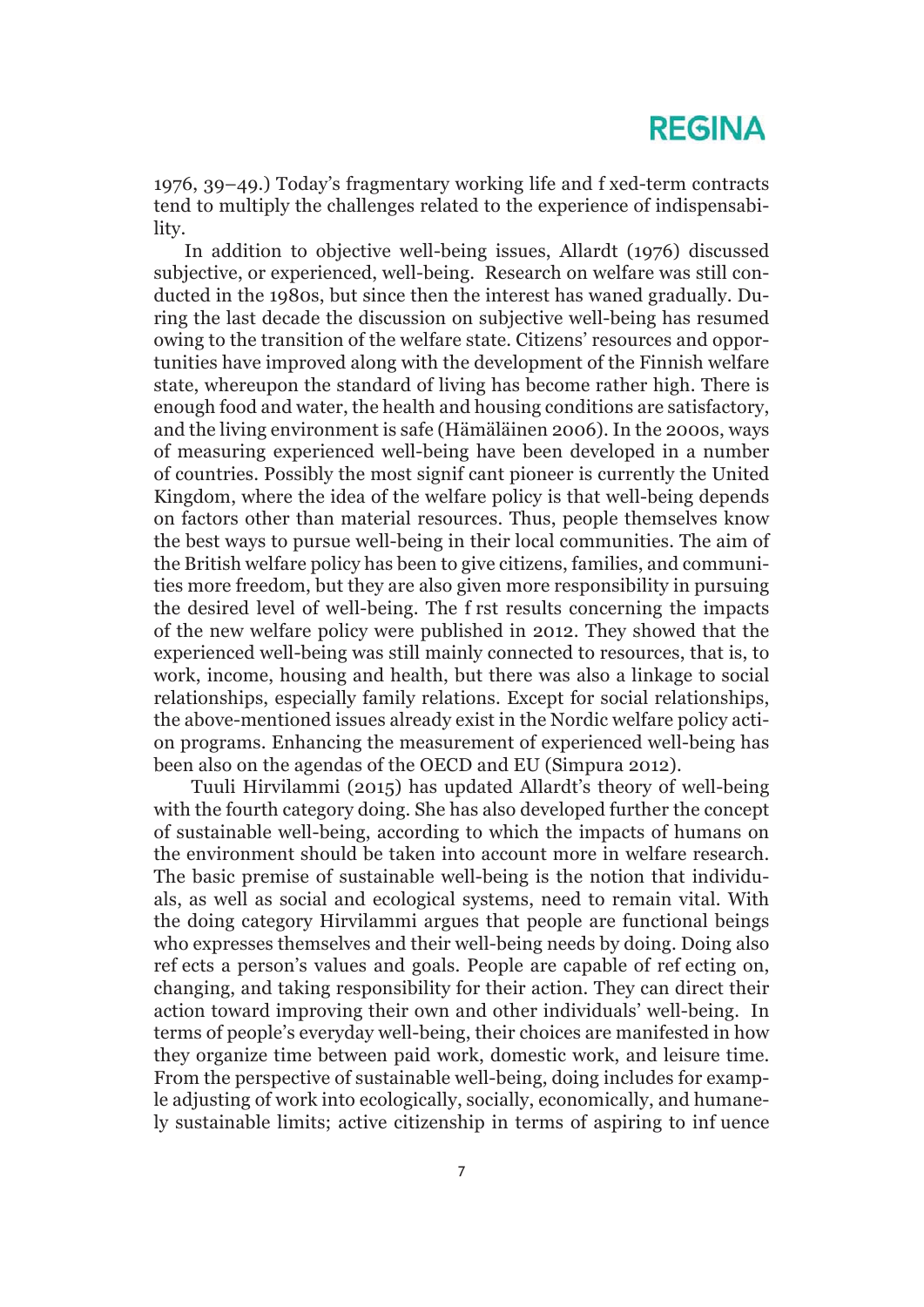society and engaging in housework, leisure activities, mind refreshment, voluntary activities, education, and learning; and going in for outdoor activities such as gardening, skiing, and hiking. The sustainable development perspective is easily forgotten in the pursuit of well-being. According to Hirvilammi, securing people's needs should not compromise the resilience of ecosystems, that is, nature's ability to adapt and renew itself. There are certain limits concerning ecosystems within which the present generations should remain in their pursuit of well-being (Hirvilammi 2015). The high standard of living of any group, including Western societies, should not weaken the opportunities of other groups to use natural resources (Hirvilammi 2015).

Timo Hämäläinen (2006) has ref ected on the well-being and cohesiveness of life in the rapidly changing modern society. In the f eld of sociology, he has expanded and continued def ning Aaron Antonovsky's concept of coherence, referring to the comprehensibility, manageability, and meaningfulness of life. According to Hämäläinen, people's freedom of choice brings with it many opportunities, but it also brings the requirement of life management. The endlessly increasing opportunities also increase the amount of decision making. "Modern society's hectic and complex everyday management requires completely new types of life-management skills that are not taught in the Finnish school system" (ibid. 34). The modern wealthy society is also becoming more egoistic and shortsighted. It enables new lifestyles and practices that may increase well-being in the short run, but it has become increasingly diff cult to predict the long-term consequences of the present way of life. According to Hämäläinen, the cumulative effects of an individual's negative choices may lead to great personal or social problems. Such choices and their consequences may include for example obesity leading to lifestyle diseases and the related problems, excessive devotion to work or hobbies resulting to parenting problems, divorces leaving single-parent families in poverty, reduced birth rates leading to the aging of the population, and increased traveling leading to its adverse effects on the environment (ibid., 34–35).

The development of the welfare state and the nation's growing prosperity have placed charity, the sense of community, appreciation of others, and self-actualization to the core of well-being. The growing need for community and self-actualization reduces the role of material consumption in people's well-being because consumption does not contribute to social relationships or bring about appreciation in a wealthy society. Hämäläinen points out that a person's well-being in fact suffers from the competition and status-centeredness present in consumer society. When a suff cient income and wealth level has been reached, areas outside the material world become more important in terms of well-being. On the other hand, people's sense of security has also decreased because of mounting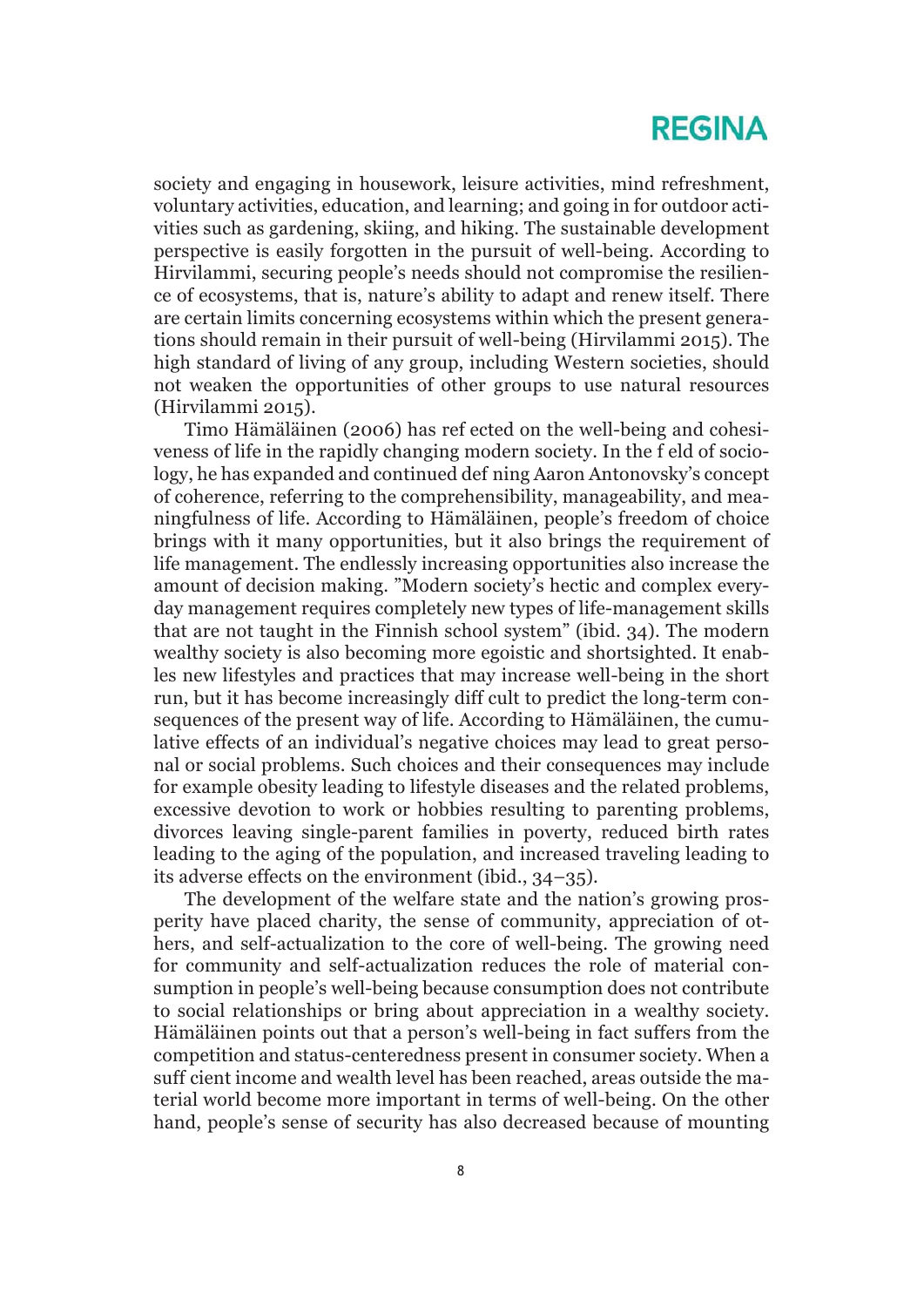uncertainties in daily life. The factors behind this development include the unpredictability and fragmentation of working life, living in a constant rush, and increased problems with relationships (e.g. marital problems). According to Hämäläinen, many current trends ref ect people's effort to reduce the uncertainties of everyday life. For example, people decorate their homes as safe nesting places; long for simplicity, peace and quiet; downshift their lives; cherish traditional habits and values; and demand strong political leadership (Hämäläinen 2006, 18–19).

Erik Allardt's theory of well-being covers its basic concepts and thereby works as an umbrella for my research. Furthermore, Tuuli Hirvilammi's theory brings the perspectives of sustainable development and humancaused environmental impacts into well-being theory, while supplementing Allardt's theory with the fourth category doing. Timo Hämäläinen has an up-to-date theoretical understanding of well-being and the cohesiveness of life in the rapidly changing modern society. According to Hämäläinen (2006), subjective well-being is still not well understood. It creates the problem that Finnish society will be developed according to old practices, even though the conditions and needs related to well-being have changed over the decades (ibid. 13). Allardt's theory is reinforced by Hämäläinen's thoughts of well-being in modern society and the cohesiveness of life – a sense of coherence consisting of comprehensibility, manageability, and the meaningfulness of life.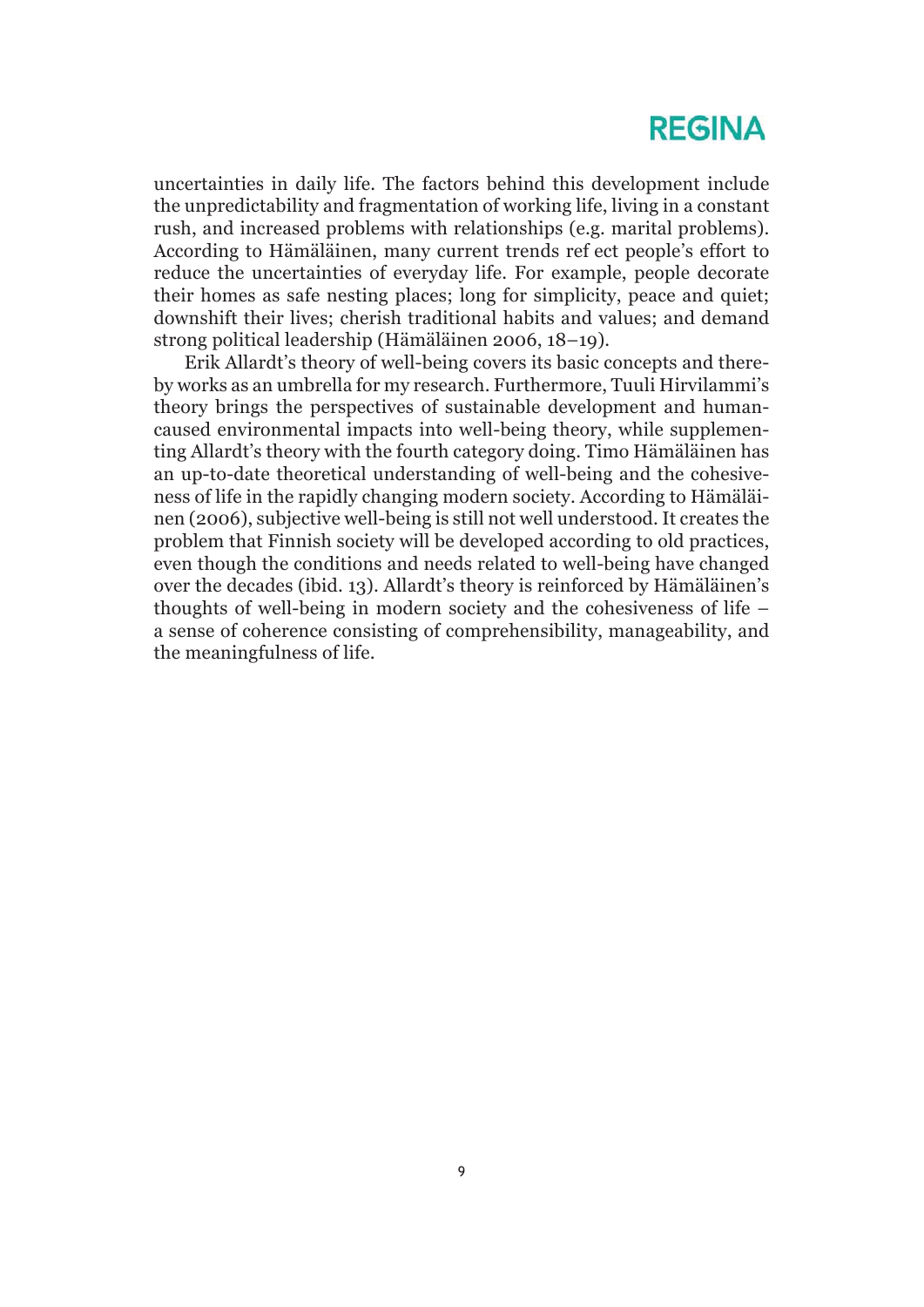#### **3 Group interviews as a research material**

Group interviews are in place when the focus is on the interviewees' opinions and cultural backgrounds. This technique reveals the norms of the group and the larger community, even if they are not specif cally referred to. Group interviews are also a time-eff cient data collection method that can be used whenever convenient to collect information from more than one person at a time. The interviewees also get support from the group: they can reminisce together, encourage one another, and generate ideas for the future. At its best, a group interview can create cohesion and work as an empowering data collection method (Eskola & Suoranta, 2000).

The research material consists of four group interviews with 2–3 persons, where mothers (aged 28–38 years) who had moved to Sodankylä in recent years got a chance to discuss well-being and the comfort level of everyday life in the municipality. The interview questions were divided into themes according to Allardt's three dimensions of well-being, and they were reinforced by Hirvilammi's theory of sustainable well-being and Hämäläinen's concept of coherence.

The interviewees were found with the help of the maternity clinic. The clinic advertised the interview and the participants contacted me by phone or e-mail. On 1 April 2016 there was Families' Open Living Room in Sodankylä, through which were found four interviewees. The f rst interview group consisted of specialists who worked with families and who had also moved to Sodankylä with their families quite recently (well-integrated). The second group came from Sattanen village (well-integrated) and the third one consisted of mothers who had small babies (poorly integrated). The fourth interview was held with an international group (poorly integrated). The interviews were informal discussions on the chosen themes and they lasted from 60 to 90 minutes. In addition, there was a 20-minute conversation with one more specialist who works with international families. The conversation served as a secondary source and as background information for the interview with the international group. All the interviews were recorded and transcribed in accordance with the principles of good research ethics.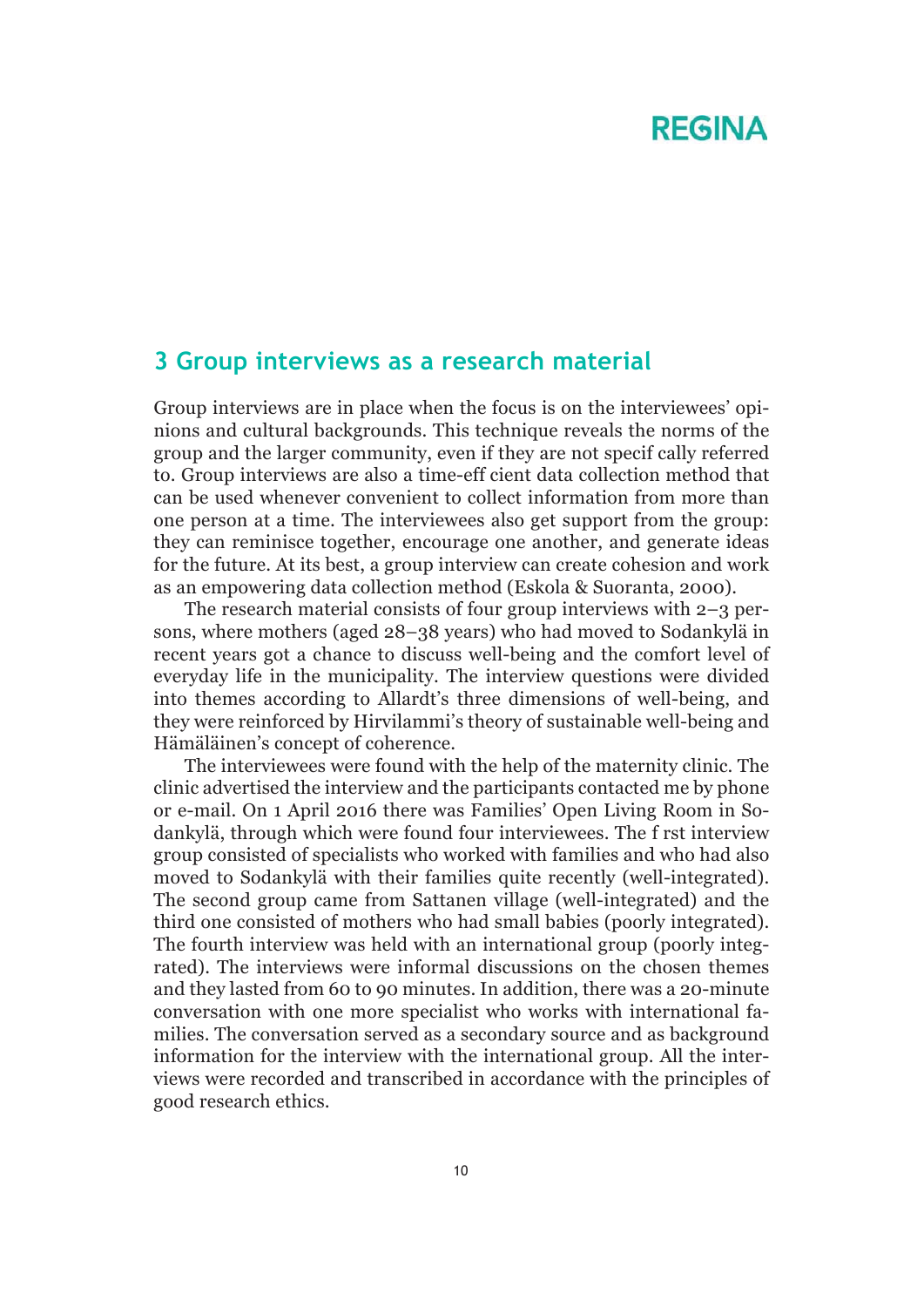#### **4 Development suggestions for the municipality**

#### **4.1 Integration**

Based on the interviews, the greatest problems encountered when moving to a sparsely populated municipality appeared to be loneliness and a lack of networks. In the notes written after the interviews, was seen rather strong emotions displayed by the members of the poorly integrated groups. A note from 12 April 2016:

> *"In the international group, the presence of loneliness and isolation was tangible. The group ref ected the solitude, hopelessness and grief that follows when you're left outside the community."*

A variety of approaches can be taken to facilitate the integration of families. For example, Sodankylä has a new integration program that could be further developed through practical implementation. According to this program, an integration plan can be made to persons who are (1) unemployed job seekers and registered at the employment agency (TE off ce is responsible for this), (2) receivers of a supplementary benef t from the social services (municipality is responsible for this), or (3) immigrants requesting it (Kotouttamisohjelma/Integration Program 2014–2017). From the point of view of families, however, for example housewives and people who have moved into the area for occupational reasons may easily be excluded from the social integration program. The program also lacked an S2 language teaching plan for preschoolers, which will be necessary if families with pre-school age children move into the municipality from abroad. The city of Kemi has done also a fantastic job drawing up a material package in connection with pre-school curriculum planning. The package is freely available and serves as guidance and as an everyday working tool in migrant children's early childhood education and pre-school education. (See Finnish as a second language (S2) teaching in early childhood education and pre-school education.) Many municipalities in Finland have already begun to develop new social integration plans. Examples and tips are also available on the web pages of the Ministry of Employment and the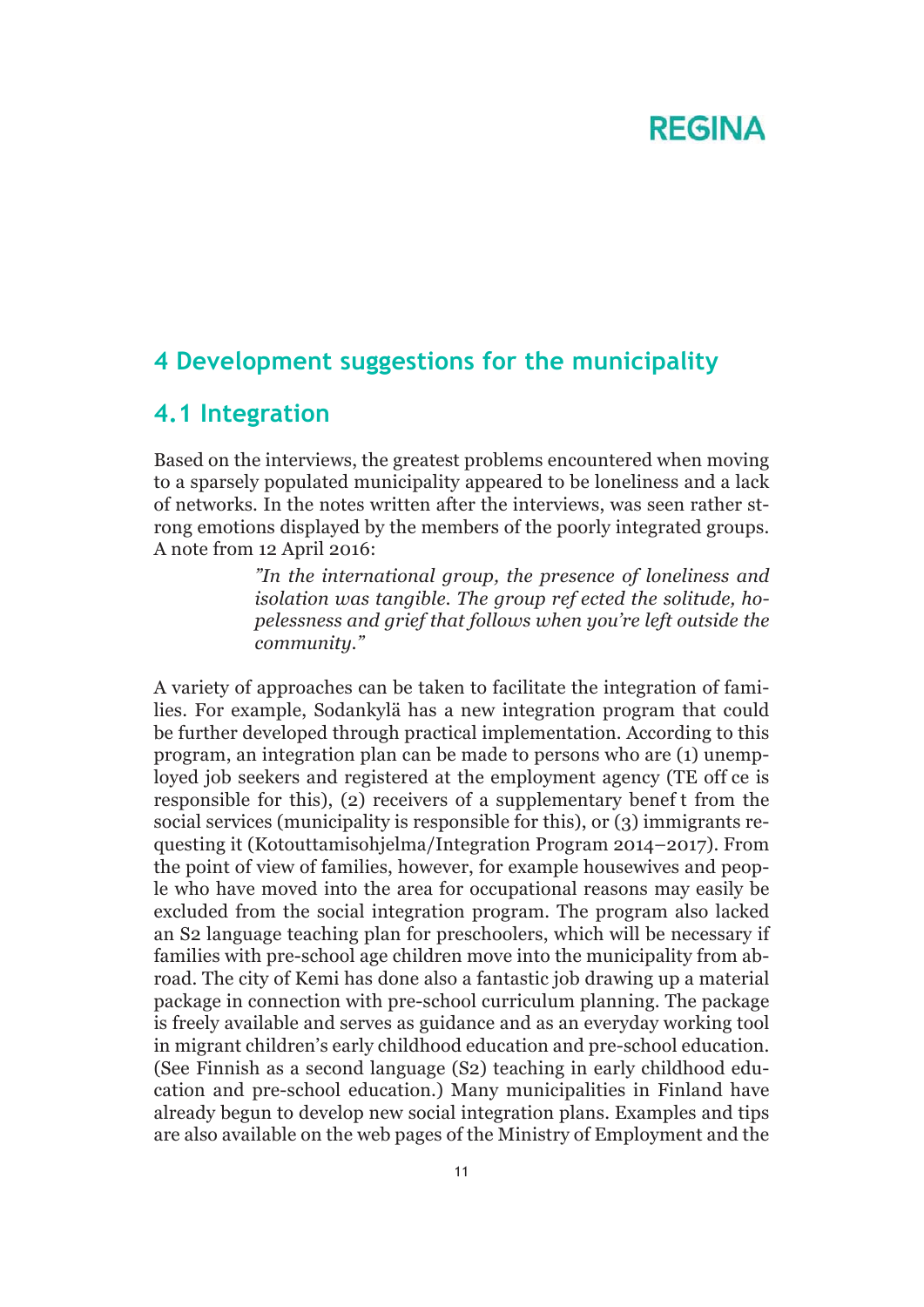Economy's Integration Competence Centre and the At Home in Finland pilot projects (www.kotouttaminen.f ).

On the other hand, the municipality of Sodankylä might want to evaluate whether it is possible to make a low-threshold integration plan for all in-migrating families, for example as part of the municipality's family services. It should concern not only immigrants and expats but also internal migrants. This could be considered as preventative family work that makes it possible to address the challenges of families before they escalate into serious problems. Moving to a new area and starting a new life is a great mental challenge for a family. It is also a phase of life in which a great deal of assistance and support is needed. There are no limitations on how a social integration plan, should be made in practice. It does not require the resources of a big city. Local resources and circumstances suff ce to get people integrated. A family worker or some other dedicated support person could meet with the family at least once to tell about the municipal services and to plan the following steps that the family should take towards integration. All families are unlikely to need constant support, but especially expats may require more help than internal migrants because of a language barrier for example when applying for daycare. The basic idea of social integration is to create a home for people both in a physical and in a mental sense, to make them feel a part of the community, and to help them become equal members of the municipality.

Each interviewed group hoped for a municipal service leaf et for families, presenting the third-sector services and activities available in the municipality. The leaf et or info package could be distributed through the maternity/child health clinic, on the f rst day of school, or in the f rst meeting with the family's support person or the municipal family worker. The info package could also be available on the municipality's website, so that all possible services and family-oriented activities would be accessible through a single page. Also, it would be important to have an English version of the package to allow equal access to the information for everyone. It takes approximately 5–7 years to become a f uent speaker of Finnish (Frantti-Niemelä 2016). Therefore, regarding immigrants and expats who do not speak Finnish when arriving in the municipality, it would be extremely important to provide municipal information in English. This also applies to all other important messages/letters sent by the municipality.

The maternity/child health clinic had introduced the idea of reaching out to new families by having a family worker and the school social worker pay joint visits to their homes. Families with schoolchildren are no longer covered by the child health clinic's services, so they are in danger of missing out on information about municipal services and recreational opportunities. Home visits have so far not been arranged owing to a lack of time. On the other hand, this information could be distributed by sending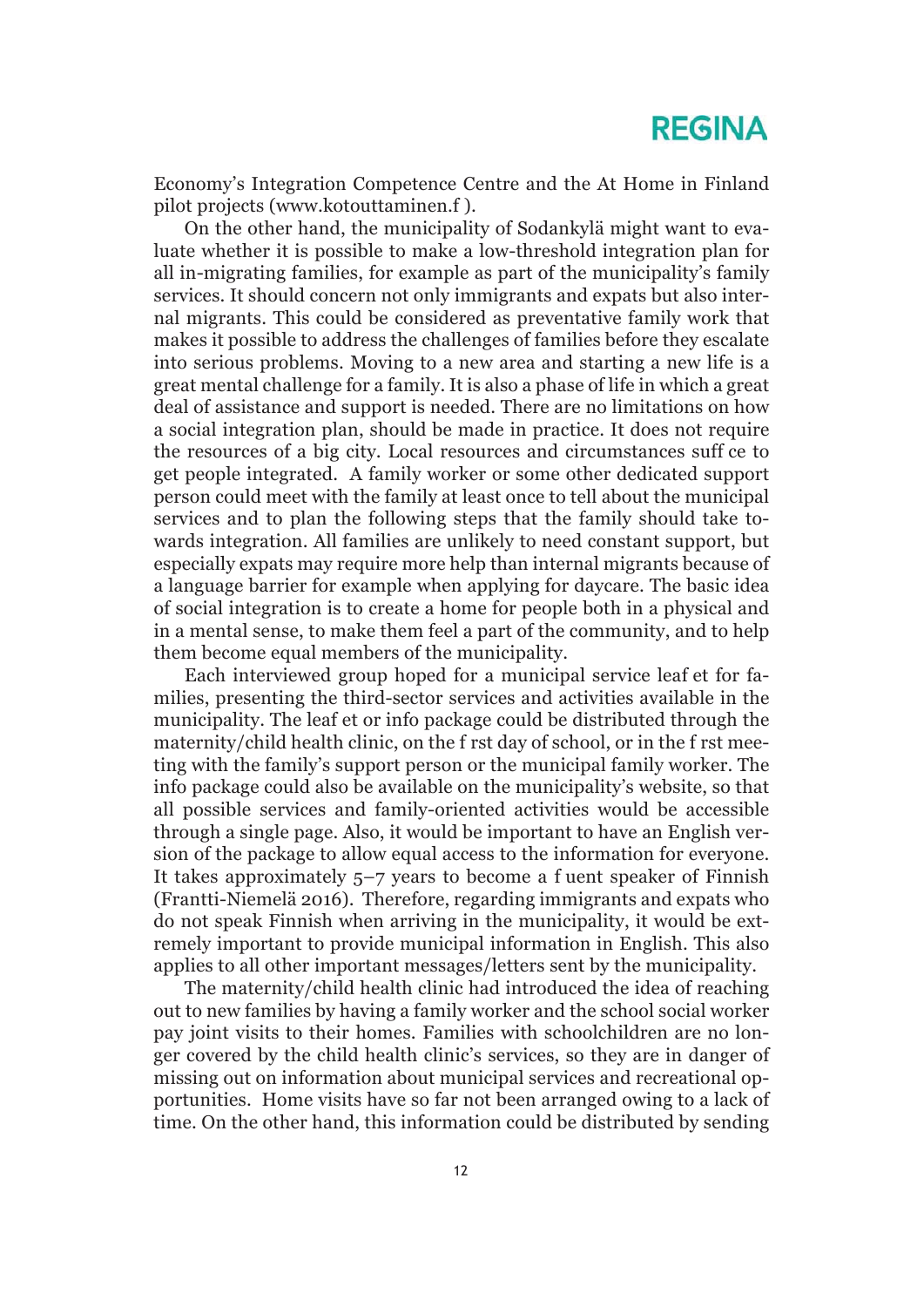an information package to new families with school-age children, during the f rst school-day or during the visit with a family worker.

Immigrants, expats as well as internal migrants can be seen as a resource in Sodankylä. Newcomers have much to give to the local people: internationality, language immersion, new recreation groups, expertise in their own f eld, and new ideas and innovations. Well-functioning municipal services need people. When newcomer families get integrated into the community, highly educated workforce and services will remain in the municipality. In the case of Sodankylä, the population growth will continue and the village view will become more international. Sodankylä will become "a lively, comfortable, and evolving Lapland's star municipality" (Municipality of Sodankylä strategy, 2014).

#### **4.2 Support for families in their daily lives**

Preventive family work can bring large savings to municipalities. There are experiences of this in Mäntsälä and Pornainen, Finland, where the municipalities hired home aid personnel to provide low-threshold help. Eija Rintala, the head of basic social security in Mäntsälä, has stated that the recipe for family work is ultimately very simple: "When adults are doing well, kids are doing well." Mäntsälä and Pornainen chose not to wait until families' problems escalate before offering them help. Family work in the municipalities has been part of families' daily lives at an early stage – preventively and as an investment to well-being. Schools and youth workers have also cooperated closely with the social services and maternity/child health clinics (Yle 14.6.2016).

The interviewees mostly missed support persons – for example substitute grandmothers and sisters, support networks, and friends – to alleviate their loneliness. Many who had moved to Sodankylä did not have acquaintances or friends in the municipality. The third sector, a support person, or a family social worker could deliver contact information of substitute grandmothers and sisters or of people registered for voluntary friendship services. Above all, the municipality lacks a sense of community – there is a need for solidarity where everyone would be willing to assist and to support those who are lonely. Newcomers should be seen as equal members of the community regardless of their background or nationality. In the city of Pudasjärvi, Finland, this approach is referred to as "the principle of normality", which means that all people are equal and residents of the same municipality (Pietiläinen 2016).

The mothers who were interviewed appreciated the "Open Living Room" family activities that had just started in Sodankylä and were still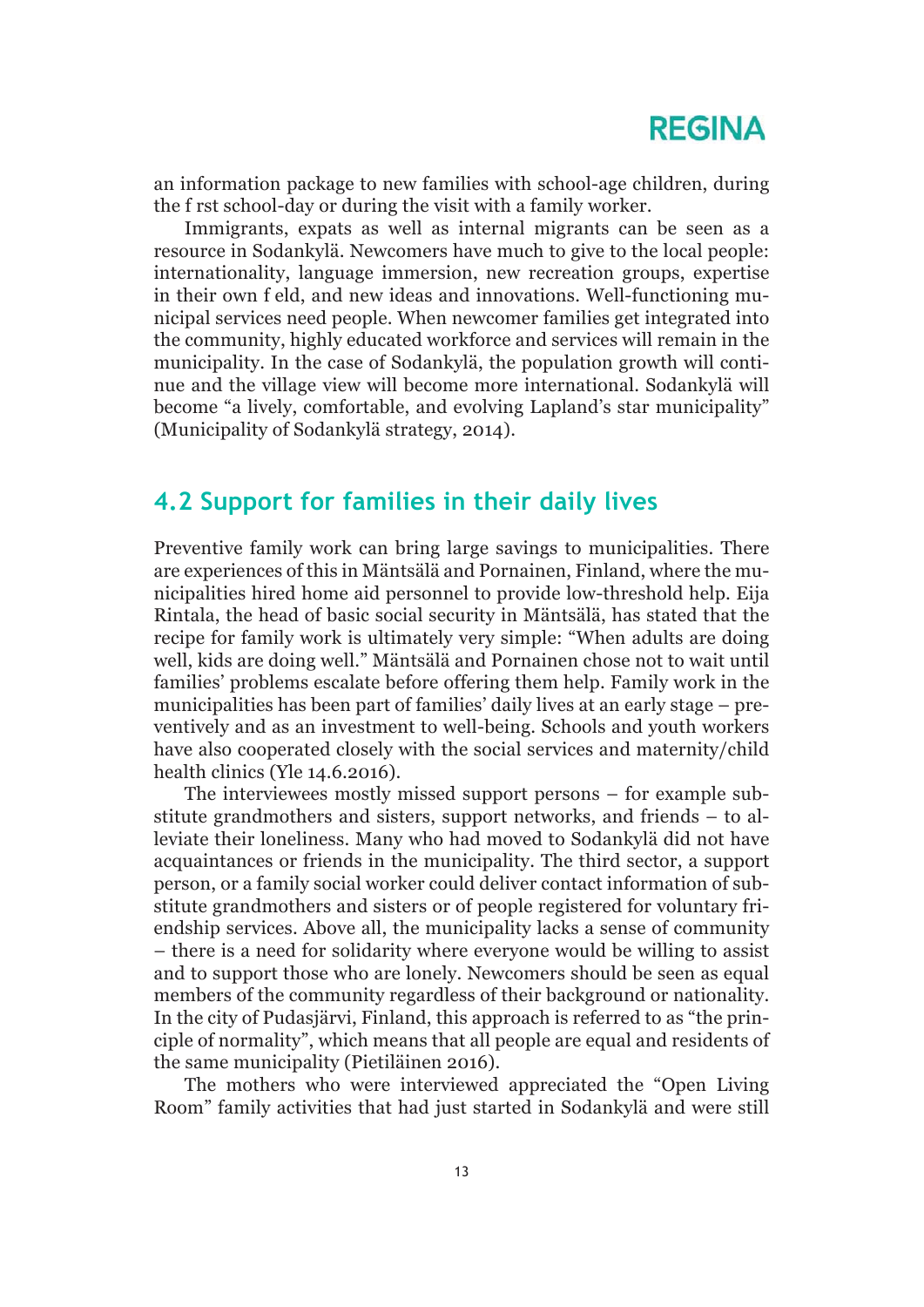taking shape. To further develop the activities the mothers suggested increasing joint action and involving international families more eff ciently through bilingual events. In addition, the mothers wished for the following: open day care centers which would enable family work in small groups, clubs for children while mothers go shopping or see a dentist, and child care assistance in emergency situations – for instance if they have to travel to Rovaniemi (130 km) to give birth in the hospital. The interviewees also suggested a conf dential mommy group. This could lower the barrier for seeking help in the midst of babyhood challenges and, on the other hand, would make it easier to f nd friends from among other stay-athome mothers and peers in a similar life situation.

The interviewees also pointed out the need for various forms of therapy in Sodankylä. For example, there is a need for family/couple therapy and occupational therapy. The mothers found it challenging to take their children to occupational therapy because it was located far away in Rovaniemi. In practice, that meant taking unpaid days off, as well as extra travel and food expenses. Occupational therapy can be seen as a lowthreshold form of therapy that makes it possible to prevent a greater need from emerging at a later stage. Having this type of assistance available in Sodankylä could prevent family crises.

The interviewees reported that during the years of a child's infancy and the busiest years of parenting, help would be appreciated especially in connection with marital problems. Low-threshold aid could be offered by third-sector actors in the form of relationship days or weekends, during which the parents would have quality time together while the children would naturally be looked after. However, a serious relationship/marital crisis calls for couple therapy organized by a licensed therapist.

#### **4.3 Comfortable residential area**

The interviewed groups raised the idea of a joint village house: a place to meet people, to do things together (through language courses, arts and crafts, music, and sports), and to enjoy a cup of coffee also in the evenings, after work, and on weekends.

Working mothers longed especially for evening activities and summertime events. The interviewees experienced that there were more opportunities for social life when they were still at home with their children than after returning to working life. Working parents still missed their friends and peers during free time even when their children had already reached daycare or school age.

The interviewees were also asked about the dreams they had regar-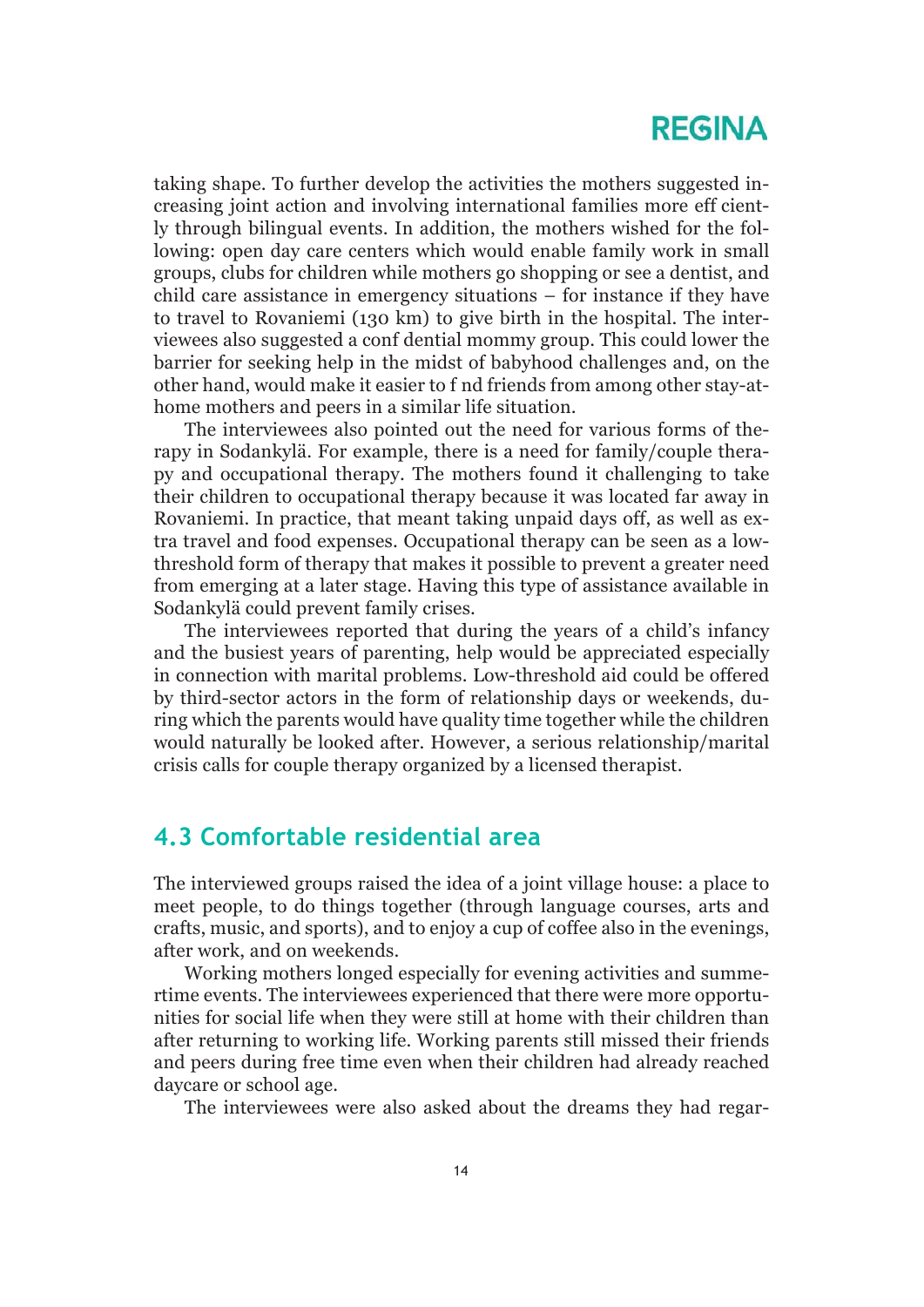ding the development of Sodankylä within the next 5–10 years. The responses varied from a swimming pool and a bowling alley to more shops and cafés with longer opening hours. The mothers felt that life stopped in the municipality centre already at 17 o'clock. There were no other evening activities in the municipality than grocery shopping after work. On the other hand, the short opening hours complicated daily life if a mother for example needed to buy a new pair of shoes for a child. The mothers were very eager to support the local shops and entrepreneurship by doing their shopping in the municipality, but they felt that online shops were easier to reach because of the local shops' short opening hours and limited selections. Some of the mothers had suggested new products to be included in the selections, but the entrepreneurs had not acknowledged their suggestions.

New recreational opportunities and free time activities were requested from the municipality. At the same time, the interviewees felt great concern for the future of the currently available activities. One mother pointed out that her child cannot afford being sick, because otherwise the whole team is excluded from the games. The interviewees were also very worried about public services staying in the municipality. The mothers wished that the municipality would stay lively and have better transport services, for example railway and air connections to southern Finland, so that it would be easier for them to meet their relatives.

The mothers felt that Sodankylä was mostly a safe and good place to live and raise children. Everyday life was more easygoing than in a big city because all the services were near. The clean environment was also appreciated. The good and close-knit community worked as an anchor for families that had moved to the municipality in recent years. The families wanted to stay and raise their children in Sodankylä so long as they had become part of the community f rst.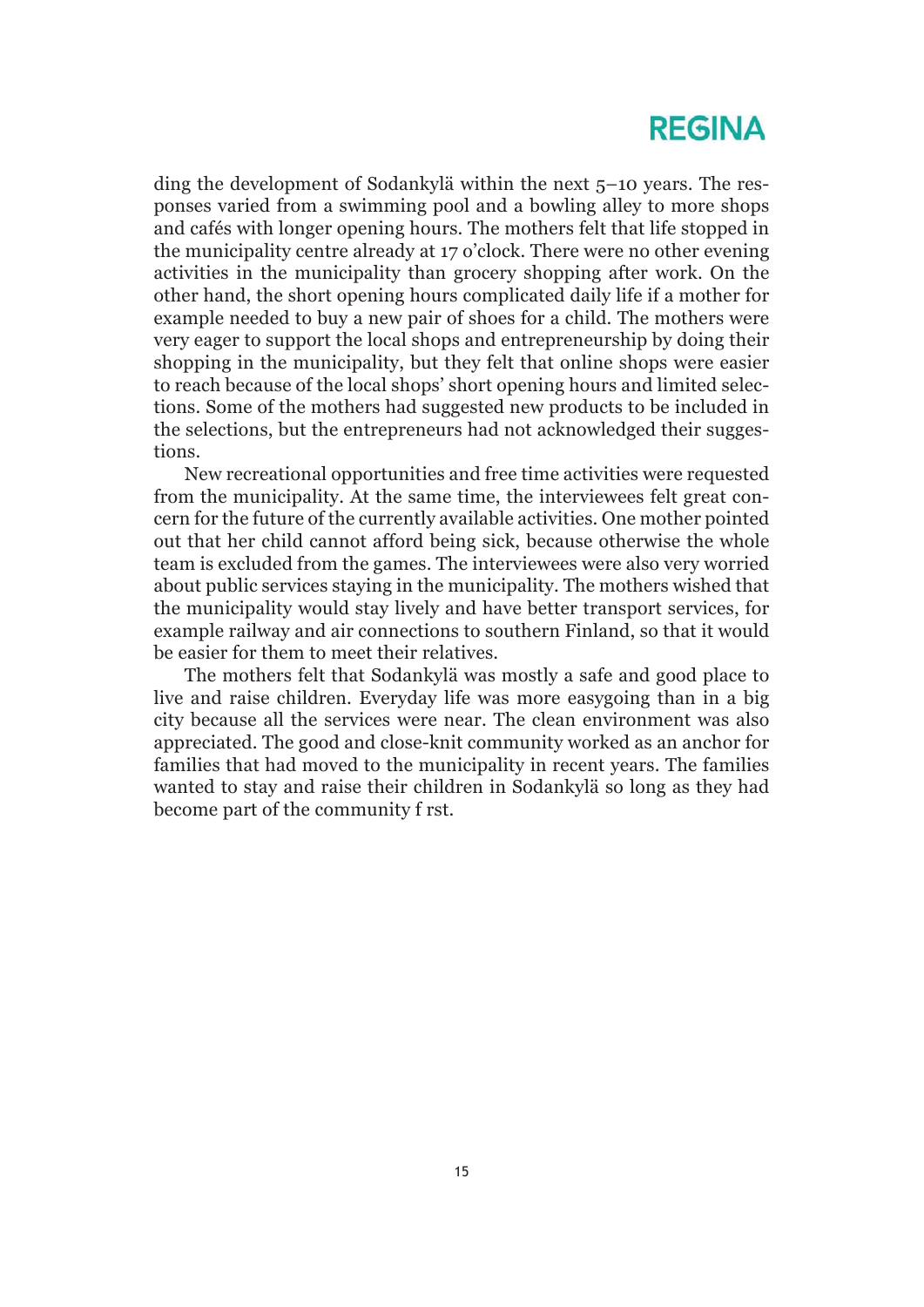### **5 Conclusion**

The concept of well-being could be applied to the lives of individuals and to the community as a whole. It could also be included in the municipal well-being strategy. This would encompass the following:

Having referring to a high standard of living: a good and functional environment (f exible infrastructure), versatile economy and jobs, vitality, a municipal supplement to home care allowance (a Finnish social benef t for families taking care of their children at home rather than using day care services), growing entrepreneurship, etc.

Loving referring to a sense of community: having a caring, tolerant and multicultural community, taking care of and encountering one another, acting as a surrogate grandmother, grandfather, sister or brother, walking side by side supporting and encouraging others.

Being referring to self-actualization through education, hobbies, culture, art, or perhaps by exploring nature.

Doing referring to civic inf uencing, citizens' activity, and participation.

Coherence referring to the comprehensibility, manageability, and meaningfulness of life; meaning that an individual's inf uencing possibilities and experience of the meaningfulness of life are strengthened.

All this can be used to accomplish sustainable well-being, contributing to a vital environment and community for the decades to come. It is a challenge that can be met with today's choices.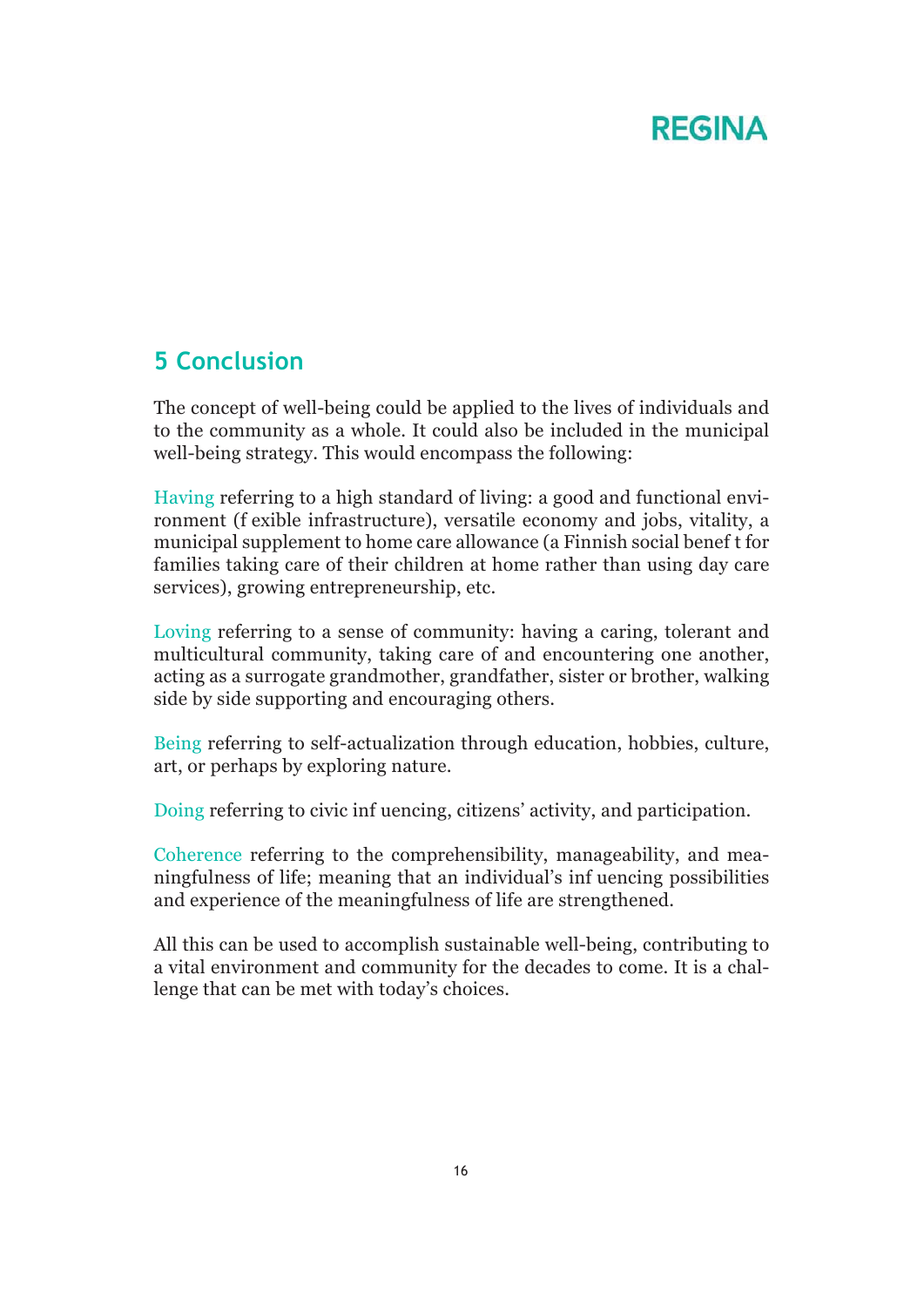#### **References**

Allardt, E. (1976). Hyvinvoinnin ulottuvuuksia. WSOY, Juva.

- Eskola, J. & Suoranta, J. (2000). Johdatus laadulliseen tutkimukseen. Vastapaino, Tampere.
- Finnish as a second language (S2) teaching in early childhood education and pre-school education. / Suomi toisena kielenä (S2) opetus varhaiskasvatuksessa ja esiopetuksessa. Kemi. http://keminwww.kemi.f /d5web/kokous/20163117-5-3.PDF
- Frantti-Niemelä, P. (2016). Esimerkkejä kotoutumiskoulutuksen järjestämisestä Rovala-opistossa. Maahanmuutto- ja kotouttamistyön koulutus julkissektorin paikallistason työntekijöille. University of Lapland, Rovaniemi 11.5.2016.
- Hirvilammi, T. (2015). Kestävän hyvinvoinnin jäljillä. Ekologisten kysymysten integroiminen hyvinvointitutkimukseen. Sosiaali- ja terveysturvan tutkimuksia 136, Kelan tutkimusosasto, Helsinki.
- "Home in Finland" Project/Kotona Suomessa hanke. Työ- ja elinkeinoministeriö ja Uudenmaan ELY-keskus. <http://www.kotouttaminen.f /kotouttaminen/tyon\_tueksi/kehittamishankkeet/kotona\_suomessa>
- Hämäläinen, T. (2014). Hyvinvoinnin lähteet niukan talouskasvun ja budjettileikkausten maailmassa. The main conclusions in Well-Being and Beyond: Broadening the Public and Policy Discourse. Sitra. <http://docplayer. f /6525111-Hyvinvoinnin-lahteet-niukan-talouskasvun-ja-budjettileikkausten-maailmassa.html>
- Hämäläinen, T. (2006). Kohti hyvinvoivaa ja kilpailukykyistä yhteiskuntaa. Kansallisen ennakointiverkoston näkemyksiä Suomen tulevaisuudesta. Sitra, Innovation program.
- Integration Program 2014–2017. Social services. The municipality of Sodankylä. <http://www.sodankyla.f /Documents/Palvelut/Sosiaali-%20ja%20terveyspalvelut/Maahanmuuttajien%20palvelut/Sodankyl%C3%A4n%20kunnan%20kotouttamisohjelma.pdf>
- Kotouttamisen osaamiskeskus, Työ- ja elinkeinoministeriö. <www.kotouttaminen.f >
- Lammi-Taskula & Karvonen (eds.) (2014). Lapsiperheiden hyvinvointi 2014. Terveyden ja hyvinvoinnin laitos, Helsinki.
- Municipality of Sodankylä strategy 2014-2020. http://www.sodankyla.f /Documents/Päätöksenteko%20ja%20hallinto/Kuntastrategia%20vuosille%20